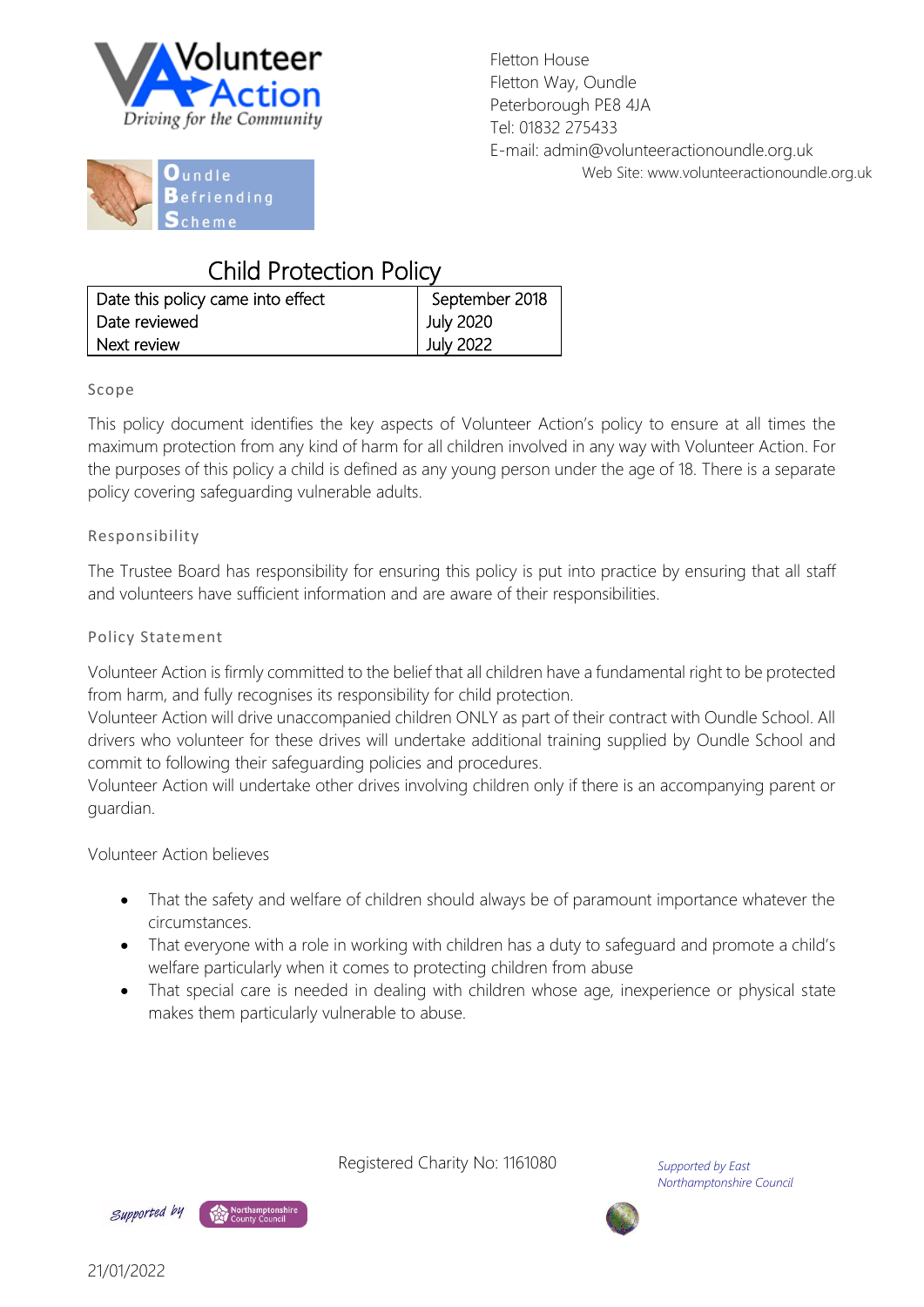#### Procedures

Personnel

- All staff and volunteer drivers will be given a copy of the Child Protection Policy when they join and an overview of the policy will be included in their compulsory initial training. The policy will also be available on Volunteer Action's website.
- All staff and volunteers will be required to provide references.
- All volunteer drivers and befrienders will have Disclosure and Barring Service check.
- All volunteers who drive for the Oundle School Community Action programme must complete the online Child Protection training required by Oundle School and to notify Volunteer Action when they have completed it.

#### Responsibilities

- All those working at Volunteer Action will accept responsibility for the welfare of the children who come into contact with the organisation.
- The Manager will be the nominated Child Protection representative who is responsible for child protection and the implementation of this policy. If the concern is about the manager, the Chair of Trustees will be the nominated representative
- All those working at Volunteer Action will be made aware of the named representatives and how best to contact them.
- All those working on behalf of Volunteer Action have a duty to ensure that any suspected incident, allegation or other manifestation relating to child protection is reported to the Manager/Chair of Trustees.
- If Volunteer Action, during the course of its normal activities, takes photographs of children participating in activities and events, at all times it will obtain written permission from parents / guardians before any photographic material is used in the public domain.

#### Reporting Procedures

 Any suspicion or allegation must be reported as soon as possible on the day of the occurrence to the Manager/Chair of Trustees. Disclosure or evidence for concern may occur in a number of ways including a comment made by a child, physical evidence such as bruising, a change in behaviour or inappropriate behaviour or knowledge

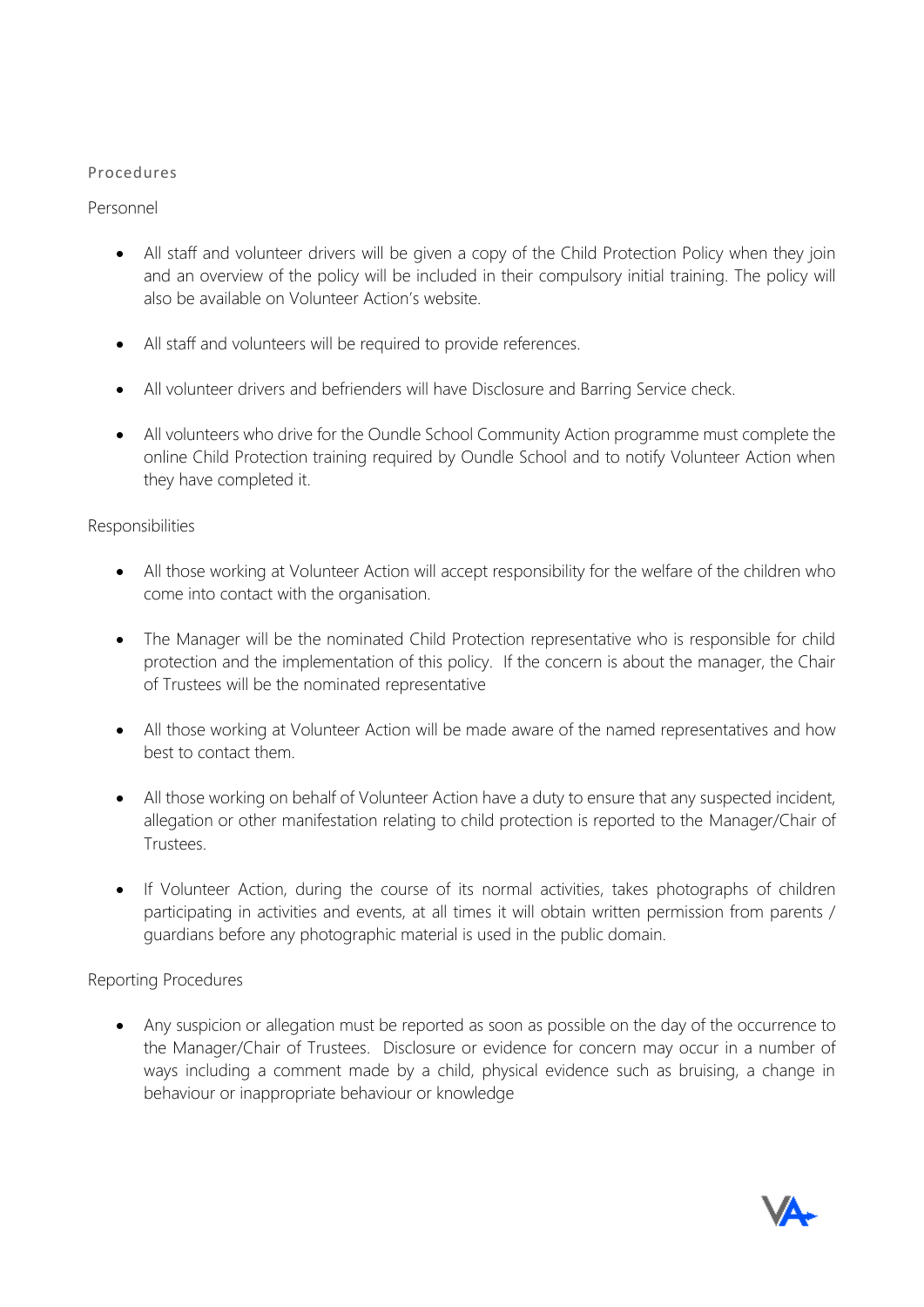- It is the responsibility of the Manager/Chair of Trustees to liaise with other relevant agencies where necessary and seek clarification from Social Services if there is any concern about the validity of any concern
- All stages of the reporting procedure must be documented, marked CONFIDENTIAL and stored securely.
- If a child discloses abuse to you, it is important to react appropriately.

| DO:                                            | DO NOT:                                  |  |
|------------------------------------------------|------------------------------------------|--|
| Remain calm and receptive                      | Ignore the allegation                    |  |
| Listen without interrupting                    | Allow your shock or distaste to show     |  |
| Only ask questions of clarification if you are | Probe for more information/ask<br>other  |  |
| unclear what the child is saying               | questions                                |  |
| Make it clear you take them seriously          | Make assumptions/judgements or speculate |  |
| Acknowledge their courage in telling you       | 'Defame' anyone                          |  |
| Tell them they are not responsible for the     | Make negative comments about the alleged |  |
| abuse                                          | abuser or anyone                         |  |
| Check what they have said to you with them     | Make promises you cannot keep            |  |
| to ensure your understanding is right          | Agree to keep the information secret     |  |
| Let them know you will do what you can to      | Make contact with the alleged abuser     |  |
| help them and, where possible, get their       | Investigate further                      |  |
| consent to inform your Manager and             |                                          |  |
| Northamptonshire Social Care team (County      |                                          |  |
| Council)                                       |                                          |  |
| Be aware of your own safety                    |                                          |  |
| Make a written record of who, what, where,     |                                          |  |
| when and how                                   |                                          |  |

- It is essential that everything possible is done to protect children who place their trust in us. If a child tells you that they are being, or have been, abused you must:
	- make an immediate record of what the child has said, using their own words
	- follow the instructions for reporting to the Manager/Chair of Trustees, as set out in the procedure
	- never give an absolute guarantee of confidentiality BUT
	- tell them that you will have to inform those who need to know which will be your Manager/Chair of Trustees and that, if appropriate, the Northamptonshire Social Care team

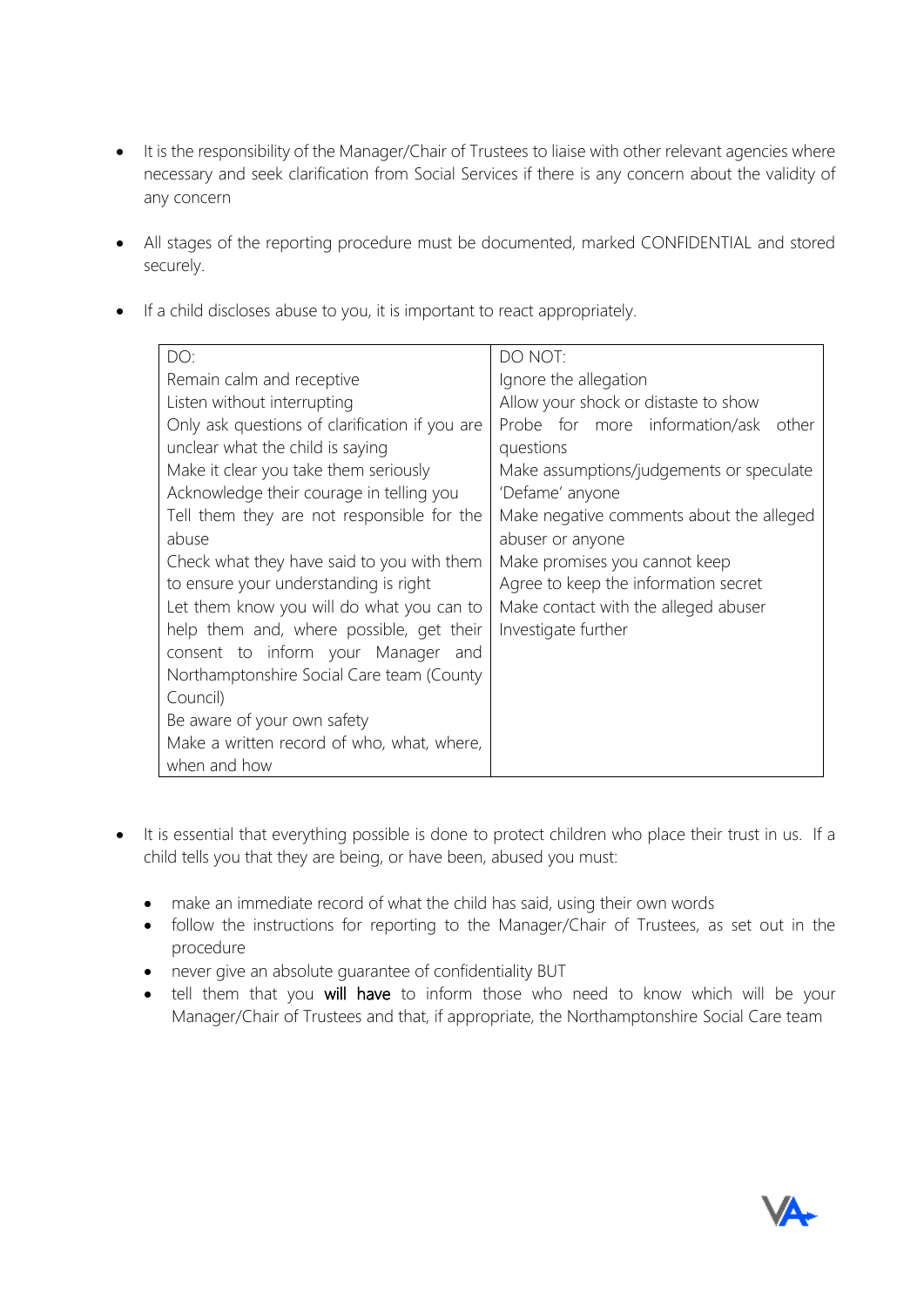# APPENDIX 1

#### Child Protection Code of Good Practice

This Code has been developed to provide you with advice that not only will help to protect children, but will also help you and your colleagues identify any practices which could be mistakenly interpreted and perhaps lead to false allegations of abuse. It is important that at all times firm appropriate boundaries must be adhered to. Politeness and helpfulness in your volunteer capacity is a good thing, over familiarity is not.

Good practice will also protect Volunteer Action by reducing the possibility of anyone using their role to gain access to children, in order to abuse.

If in doubt, consider how an action or activity may be perceived as opposed to how it is intended.

Wherever possible, you should be guided by the following advice:-

- don't engage in or allow any sexually provocative games involving or observed by children, whether based on talking or touching
- never make suggestive remarks or discriminatory comments
- don't engage in or tolerate any bullying
- don't engage in or tolerate inappropriate physical activity
- never trivialise abuse
- never let allegations by a child go unreported, including any made against you